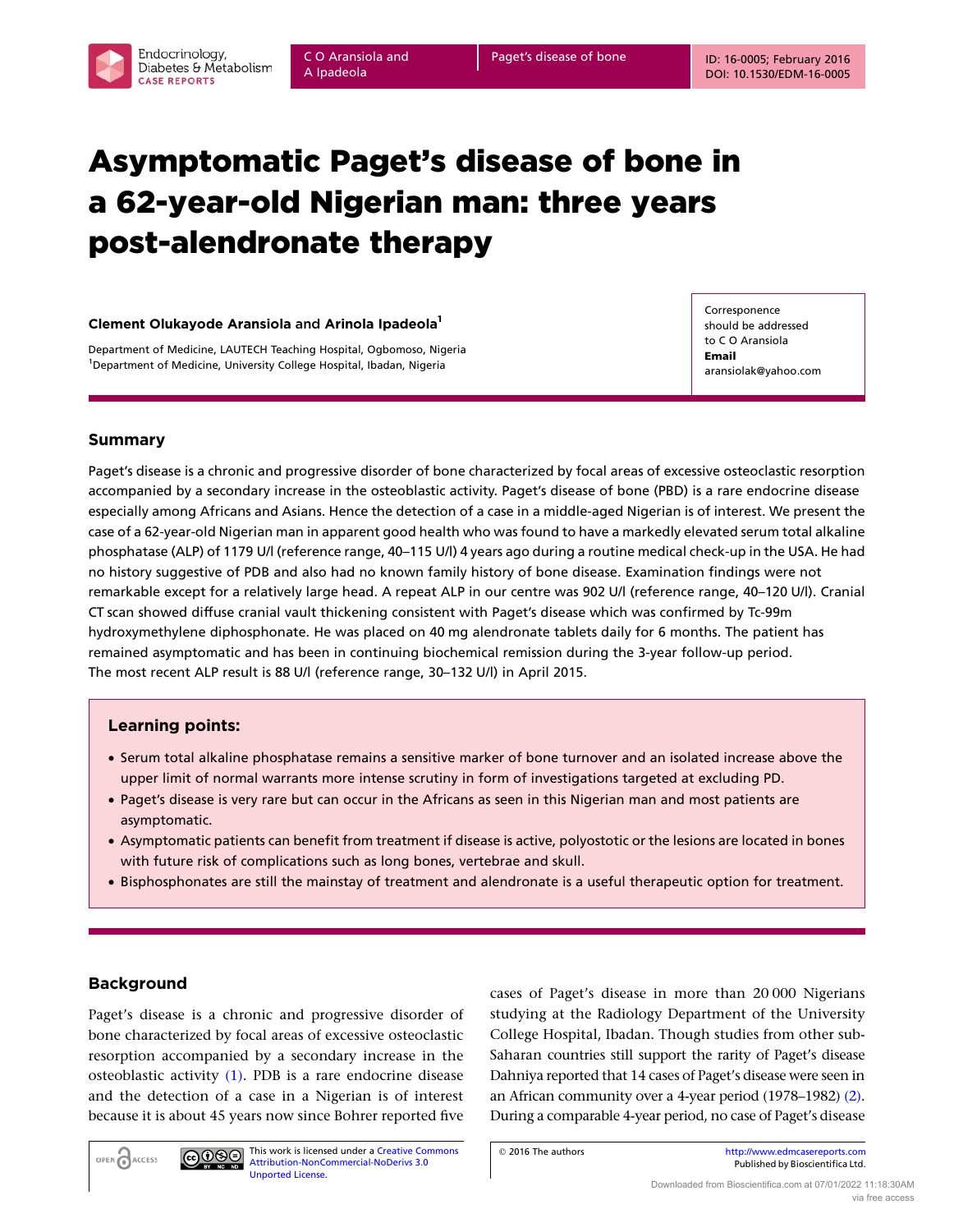<span id="page-1-0"></span>

was seen in a busy radiology department of a large teaching hospital in Nigeria [\(2\)](#page-4-0). The fact that the incidence and the severity of Paget's disease is decreasing in some countries which were hitherto hotbeds of PDB also makes it all the more important to highlight this case. For a disease whose presentation is largely without symptoms clinicians need to exercise a high index of suspicion especially in the sub-Saharan Africa where access to quality health care delivery is still beyond the reach of the common man.

# Case presentation

A 62-year-old male Nigerian who has been in apparent good health was found to have markedly elevated serum alkaline phosphatase (ALP) of 1179 U/l (reference range, 40–115 U/l) (Table 1) during a routine medical check-up early in 2011 in the USA. He presented to the University College Hospital, Ibadan, Nigeria, in October 2011 and was referred to the endocrine unit in November of the same year with a diagnosis of PDB. He had no history of joint or bone pains, deafness, tinnitus, dental malocclusion, fractures, excessive heat or body weakness. He had not noticed any abnormal enlargement of the bones of his body including that of the head though he admitted to the fact that his head had always been a bit larger than that of others. There was no increase in his hat size in the last 20 years and also had no history of contact with domestic animals. He had no history referable to the

### Table 1 Initial metabolic work-up.

| Parameter                 | Result        | <b>Reference range</b> |  |
|---------------------------|---------------|------------------------|--|
| Glucose                   | 80            | 65–99 mg/dl            |  |
| BUN                       | 15            | 7-25 mg/dl             |  |
| Creatinine                | 1.09          | $0.76 - 1.46$ mg/dl    |  |
| eGFR African American     | 86            | $>0$ ml/min per 1.73   |  |
| eGFR non-African American | 74            | $>60$ ml/min per 1.73  |  |
| Calculated BUN/creatinine | 13.8          | $6-22$ ratio           |  |
| Sodium                    | 140           | 135-146 mmol/l         |  |
| Potassium                 | 4.2           | $3.5 - 5.3$ mmol/l     |  |
| Chloride                  | 104           | 98-110 mmol/l          |  |
| Carbon dioxide            | $22 -$        | $21 - 33$ mmol/l       |  |
| Calcium                   | 9.6           | 8.6-10.2 mg/dl         |  |
| Protein, total            | 6.9           | $6.2 - 8.3$ g/dl       |  |
| Albumin                   | 4.4           | $3.6 - 5.1$ g/dl       |  |
| Calculated globulin       | 2.5           | $2.1 - 3.7$ g/dl       |  |
| Calculated A/G ratio      | 1.8           | 1.0-2.1 ratio          |  |
| Bilirubin, total          | $0.6^{\circ}$ | $0.2 - 1.2$ mg/dl      |  |
| Alkaline phosphatase      | 1179          | 40-115 U/I             |  |
| SGOT (AST)                | 28            | 10-35 U/I              |  |
| SGPT (ALT)                | 27            | 9-60 U/I               |  |

BUN, blood urea nitrogen.



| Figure 1 |                                                                              |
|----------|------------------------------------------------------------------------------|
|          | Cranial CT scan showing diffuse cranial vault thickening consistent with PD. |

cardiovascular system. The past medical history is 'Nil' of note. He is married in a monogamous relationship with children. He has no known family history of bone disease. Cardiovascular system examination revealed a pulse of 68 beats/min, it was regular and of normal volume; his blood pressure was 100/60 mmHg; and the remainder of cardiovascular system examination was within the normal limits. His respirations were 16 breaths/min and breath sounds were vesicular. Examination of the musculoskeletal system revealed an enlarged head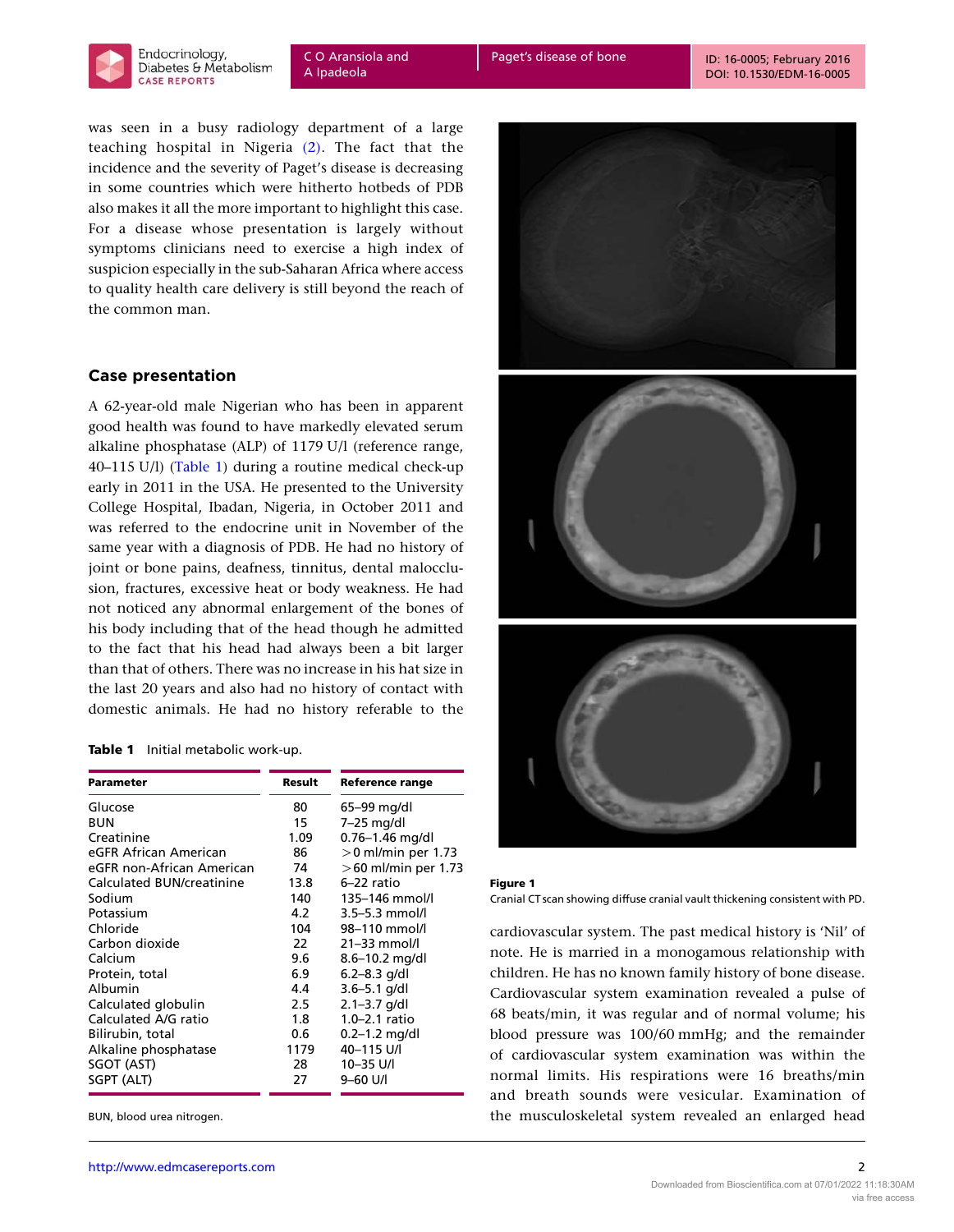<span id="page-2-0"></span>

C O Aransiola and A Ipadeola



#### Figure 2

Tc-99m HMDP bone scan showing uptake in the skull, spine, sternum, the ribs, pelvis, right femur and tibia.

otherwise is not remarkable. CNS examination was essentially normal.

# Investigation

Repeat liver enzymes at University College Hospital also showed markedly elevated ALP of 902 U/l (reference range, 40–120 U/l). Cranial CT scan ([Fig. 1\)](#page-1-0) showed diffuse cranial vault thickening consistent with Paget's disease which was confirmed by Tc-99m hydroxymethylene diphosphonate (HMDP) bone scan (Fig. 2). Tc-99m HMDP scan showed increased uptake in the skull, spine, sternum, pelvis and right femur and tibia.

# Treatment

He was treated with oral alendronate with combined oral vitamin D and calcium supplements. A repeat ALP after a 3-month course of oral alendronate was 119 U/l (reference range, 40–120 U/l). He completed 6 months of alendronate and the ALP subsequently normalized, 78 U/l (reference range, 40–120 U/l).

# Outcome and follow-up

The patient has been followed up for more than 3 years. He has achieved continuing biochemical remission during this period and has remained asymptomatic. The most recent serum ALP result is 88 U/l (reference range, 30–132 U/l) (Table 2) in April 2015. A recent plain radiograph of the skull [\(Fig. 3\)](#page-3-0) showed radiologic healing.

## Discussion

This present patient highlights a case of Paget's disease that has come to light as a result of an isolated markedly elevated serum ALP found on a routine health check-up ([Table 1\)](#page-1-0). Paget's disease is rare among Africans and Asians though said to be common in people of European descent [\(3\)](#page-4-0). Data regarding the prevalence of PDB showed a high prevalence of 1.3% in the South Africans of African descent, though still lower than a prevalence of 2.4% among the South Africans of European descent [\(4\).](#page-4-0)

### Table 2 Latest metabolic work-up.

| <b>Parameter</b>                 | Result           | <b>Reference range</b> |
|----------------------------------|------------------|------------------------|
| Glucose                          | 77               | 65–100 mg/dl           |
| BUN                              | 13               | 8–25 mg/dl             |
| Creatinine                       | 1.0              | $0.8 - 1.4$ mg/dl      |
| eGFR African American            | 92               | $>60$ ml/min per 1.73  |
| eGFR non-African American        | 76               | $>60$ ml/min per 1.73  |
| <b>Calculated BUN/creatinine</b> | 13               | 6-28 ratio             |
| Sodium                           | 142              | 133-146 mmol/l         |
| Potassium                        | 4.6              | $3.5 - 5.3$ mmol/l     |
| Chloride                         | 104              | 97-110 mmol/l          |
| Carbon dioxide                   | 28               | 18-30 mmol/l           |
| Calcium                          | 9.7              | 8.5-10.5 mg/dl         |
| Protein, total                   | 7.2              | $6.0 - 8.4$ g/dl       |
| Albumin                          | 4.7              | $2.9 - 5.0$ g/dl       |
| Calculated globulin              | 2.5              | $2.0 - 3.8$ g/dl       |
| Calculated A/G ratio             | 1.9 <sup>°</sup> | 0.9–2.5 ratio          |
| Bilirubin, total                 | 0.7              | $0.1 - 1.3$ mg/dl      |
| Alkaline phosphatase             | 88               | 30-132 U/I             |
| SGOT (AST)                       | 27               | 5-35 U/I               |
| SGPT (ALT)                       | 37               | 7–56 U/l               |

BUN, blood urea nitrogen.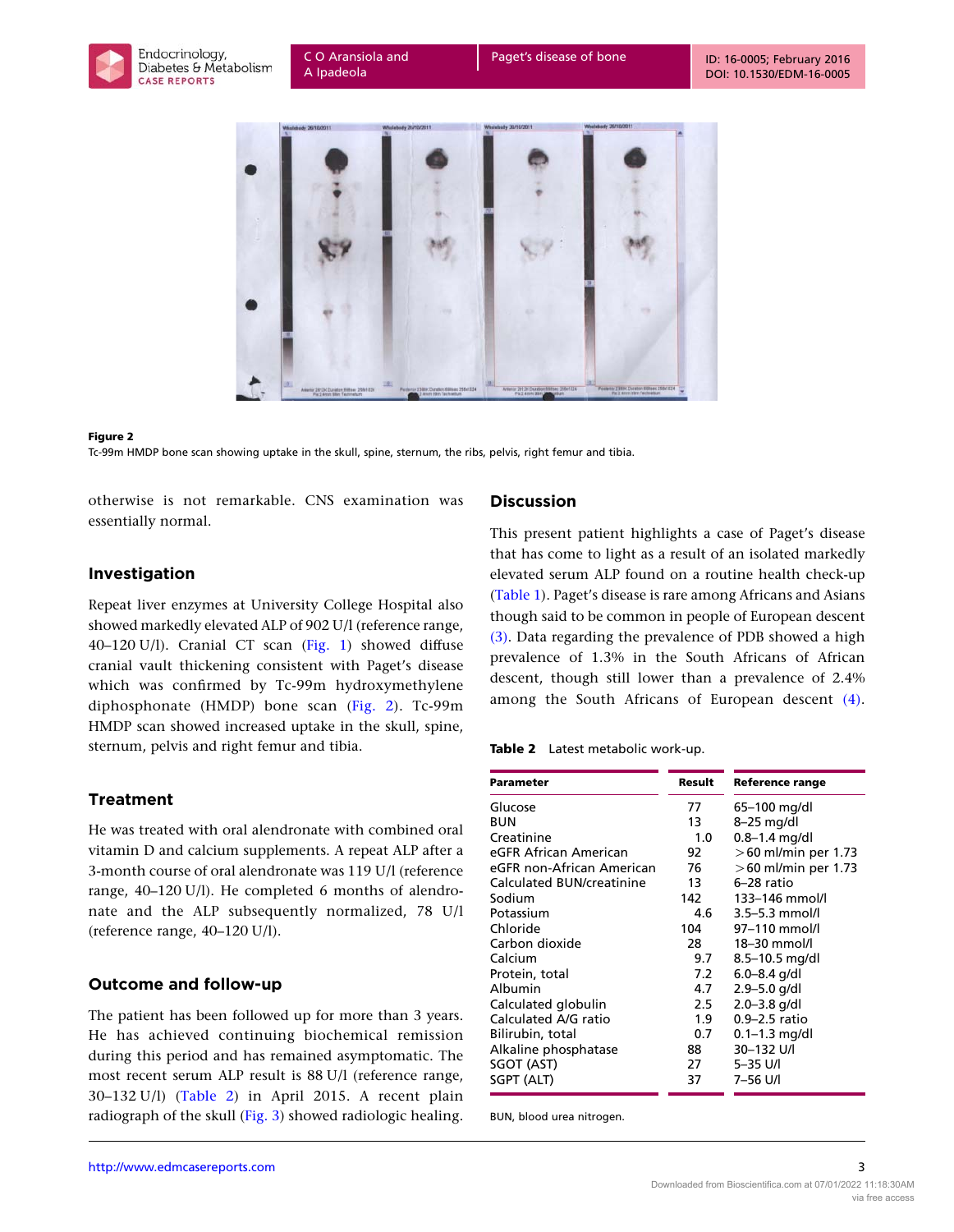<span id="page-3-0"></span>Endocrinology. **CASE REPORTS** 

C O Aransiola and A Ipadeola

Paget's disease of bone ID: 16-0005; February 2016 [DOI: 10.1530/EDM-16-0005](http://dx.doi.org/10.1530/EDM-16-0005)



Figure 3 X-ray of skull consistent with radiologic healing post alendronate therapy.

However, the incidence of PDB as well as severity of disease seen by clinicians in some countries which were hitherto hotbeds of PDB is said to be on the decrease [\(3\)](#page-4-0). PDB is said to be commoner in the older people usually above age 55, thus the age of this patient at diagnosis is in keeping as well as his gender. It is interesting to note that the patient has been asymptomatic of Paget's disease; existing data suggest between 30 and 40% [\(5\)](#page-4-0) of patients

are symptomatic. The patient was diagnosed with Paget's disease after cranial CT and Tc-99m HMDP scan confirmed the presence of pagetic bones. Guidelines for initiating therapy in patients with PDB also take into cognizance asymptomatic patients who have active disease especially polyostotic lesions [\(6\)](#page-4-0). Some clinicians are of the school of thought that treatment could reduce the future risk of complications such as nerve compression, bone deformity or fractures in such individuals. He was treated with alendronate which is a potent aminobisphosphonate that has shown proven efficacy and safety in achieving continuing biochemical remission and healing of lytic lesions on bone biopsy in Paget's disease [\(1\) \(7\) \(8\)](#page-4-0). It is interesting to know that his ALP was tenfold the upper limit of the reference range [\(Table 1\)](#page-1-0) prior to the treatment however, within 3 months a remarkable drop in serum ALP was achieved with oral alendronate. The decision to continue therapy for an additional 3 months is a wellinformed one because serum ALP not only normalized ([Table 2\)](#page-2-0) subsequently but this patient has maintained continuing biochemical remission [\(9\)](#page-4-0) for more than 3 years now. Though serum C-telopeptide or fasting urine N-telopeptide/creatinine which could reveal early reactivation of PDB was not done it is still safe to assume that this present patient fulfils the criteria for a biochemical remission because serum total ALP is one of the most sensitive markers of bone turnover, secondly only to bone specific ALP with sensitivity of 74 and 84% respectively [\(6\) \(10\).](#page-4-0) Existing literatures elucidate some factors that help in inducing remissions and achieving longer duration of remissions with bisphosphonates to include pre-therapy levels of ALP and post-therapy ALP nadir  $(9)$ . Siris *et al.* [\(7\)](#page-4-0) in a comparative study found that alendronate was superior to etidronate in the treatment of PDB. In that study, after 6 months of oral treatment with 40 mg of alendronate daily there was normalization of ALP in 63% of the patients, compared with 17% after treatment with 400 mg etidronate daily [\(7\).](#page-4-0) However, this is a class effect that has been reported with some other second- and third-generation bisphosphonates. In a recent study, Tucci [\(9\)](#page-4-0) reported a single intravenous dose of zoledronic acid can induce long-term remissions even in patients who have been previously resistant to other bisphosphonates. Some of the subjects in that study had remission for up to 60 months [\(9\).](#page-4-0) There are no studies yet to support whether the treatment of asymptomatic patients with Paget's disease with subsequent normalization of ALP actually reduced the complications in the long run. However, this patient's most recent plain radiograph of the skull supports